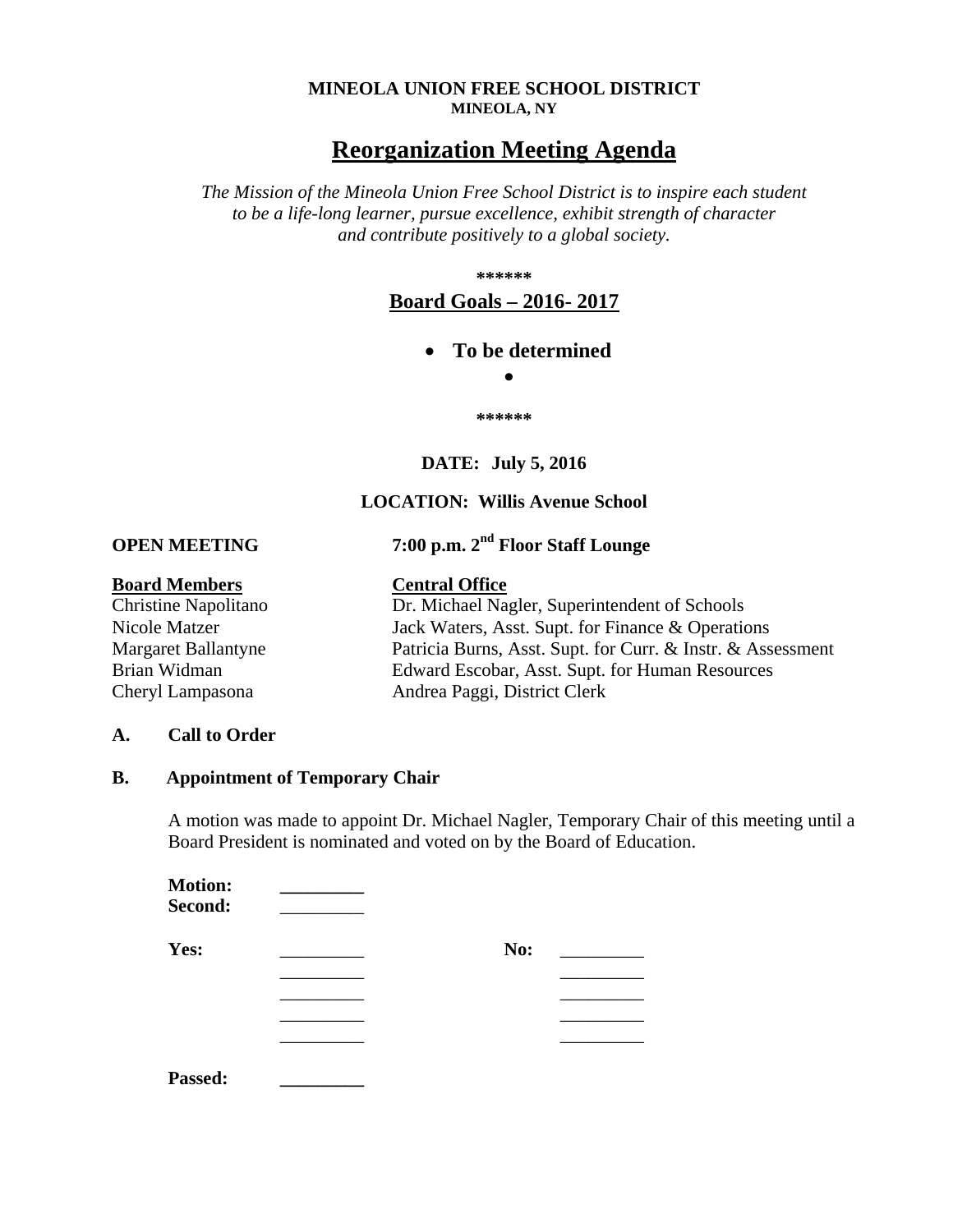- **C. Pledge of Allegiance**
- **D. Reading of Mission Statement**
- **E. Moment of Silent Meditation**
- **F**. **Oath of Office** 
	- Cheryl Lampasona, Board of Education Trustee

### **G. Nomination of Board Positions and Oath of Office**

| <b>Motion:</b><br>Second: |                          |     |
|---------------------------|--------------------------|-----|
| Yes:                      |                          | No: |
|                           |                          |     |
|                           |                          |     |
|                           |                          |     |
| Passed:                   |                          |     |
|                           | 2. Board Vice President: |     |
| <b>Motion:</b><br>Second: |                          |     |
| Yes:                      |                          | No: |
|                           |                          |     |
|                           |                          |     |

**Oath of Office:** Board President and Vice President

# **H. New York State Regulation §315.4**

1. STANDARD WORK DAY AND REPORTING RESOLUTION

**RESOLUTION #1- BE IT RESOLVED**, that the Mineola Union Free School District hereby establishes the following as standard work days for elected and appointed officials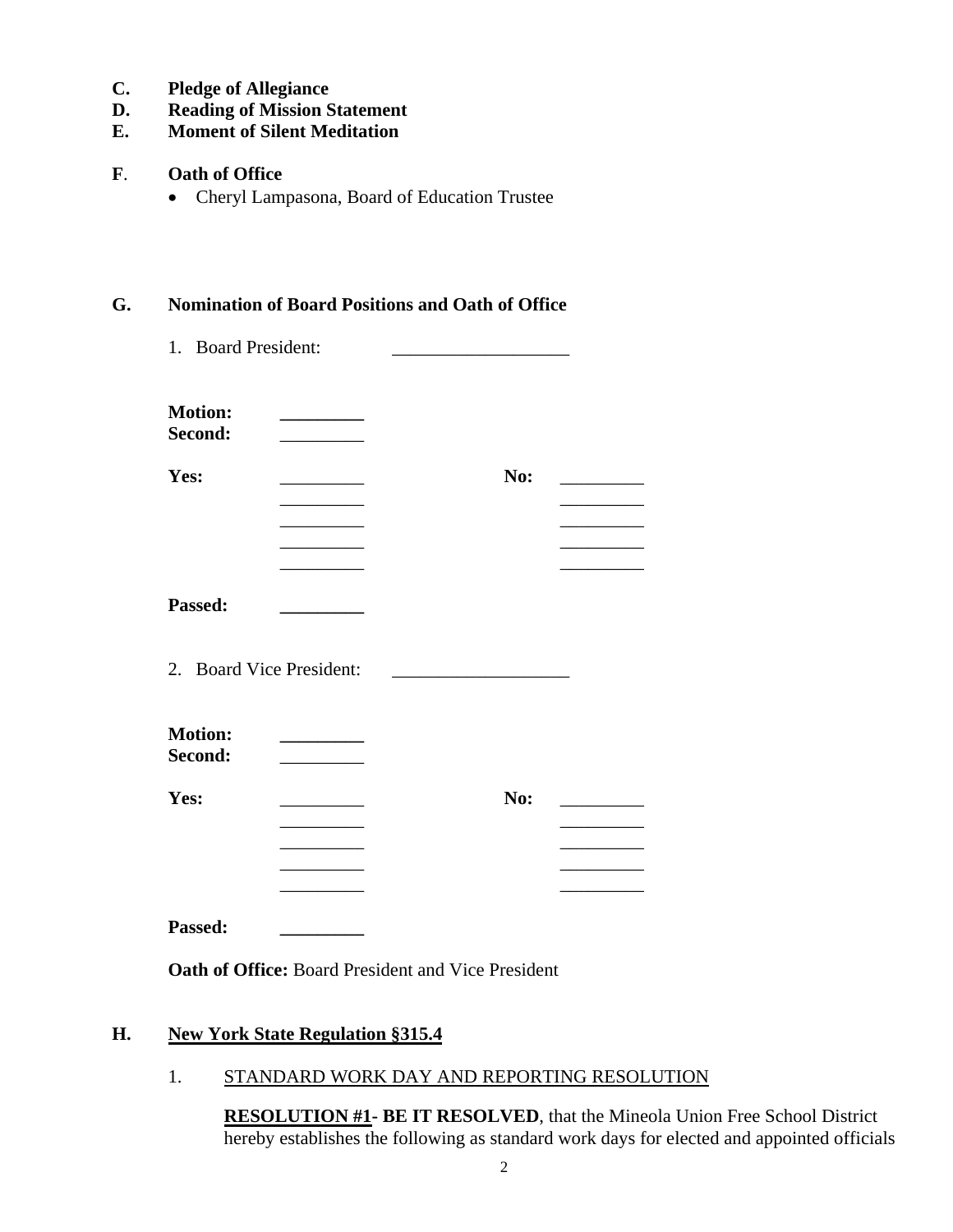and will report the following days worked to the New York State and Local Employees' Retirement system based on the record of activities maintained and submitted by these officials to the clerk of this body:

|                           |                    |                 |                    | <b>PARTICIPATES</b> | DAYS/MONTH  |
|---------------------------|--------------------|-----------------|--------------------|---------------------|-------------|
|                           |                    |                 |                    | IN EMPLOYER'S       | (Based on   |
|                           |                    | <b>STANDARD</b> | <b>TERM</b>        | <b>TIME KEEPING</b> | Record of   |
| TITLE                     | <b>NAME</b>        | <b>WORK DAY</b> | <b>BEGINS/ENDS</b> | SYSTEM (Y/N)        | Activities) |
| <b>District Treasurer</b> | Donna Squicciarino |                 | $7/1/16 - 6/30/17$ |                     |             |
| District Clerk            | Andrea M. Paggi    |                 | $7/1/16 - 6/30/17$ |                     |             |

| <b>Motion:</b><br>Second: |     |  |
|---------------------------|-----|--|
| Yes:                      | No: |  |
|                           |     |  |
|                           |     |  |
|                           |     |  |
|                           |     |  |
| Passed:                   |     |  |

# **I. Consensus Agenda**

**RESOLUTION # 2– BE IT RESOLVED** that the Board of Education approve the consensus agenda I.1.a. through I.23. as presented.

| No: |
|-----|
|     |
|     |
|     |
|     |

| <b>Passed:</b> |  |
|----------------|--|
|----------------|--|

# **1. Oath of Office**

a. The Oath of Office was administered to Dr. Michael Nagler as Superintendent of Schools by the District Legal Counsel.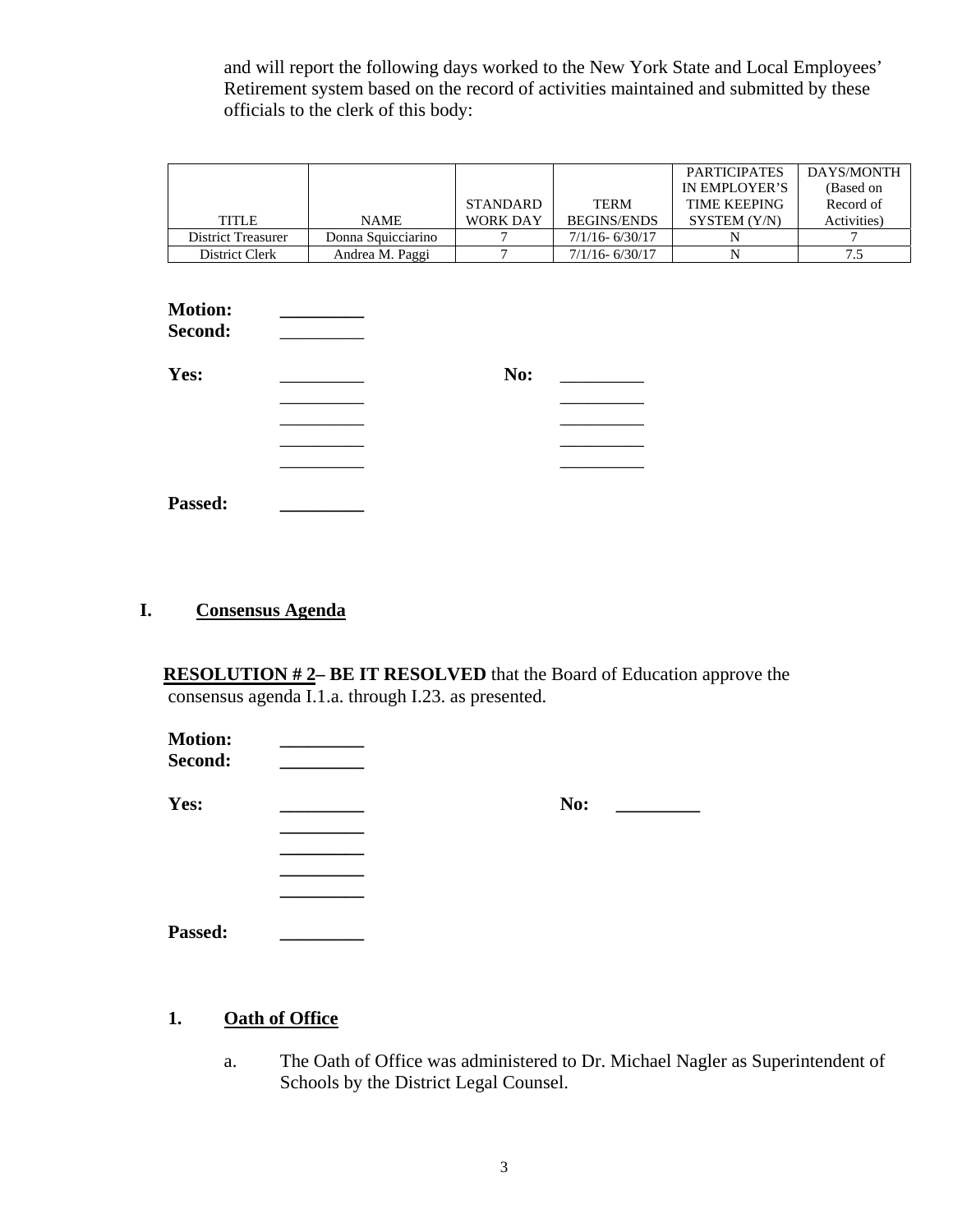b. That the Board of Education approves the following appointments of officers for the **2016-2017** school year and directs they are administered the Oath of Office:

| Donna Squicciarino | District Treasurer and Registrar for |
|--------------------|--------------------------------------|
|                    | Coupons and Bonds                    |
| JoAnn Greene, CPA  | Internal Claims Auditor              |

c. That the Board of Education appoints Andrea Paggi as District Clerk for the **2016-2017** school year and directs that she is administered the Oath of Office:

#### **2. Board Appointed Officers**

That the Board of Education appoints the following individuals to serve in the designated positions for the **2016-2017** school year:

| Harris Beach, PLLC                     | Legal General Counselor (#1337)                 |
|----------------------------------------|-------------------------------------------------|
| <b>Ingerman Smith</b>                  | Labor Counsel (#1337)                           |
| Dr. Marino, Winthrop Pediatrics Assoc. | District Medical Inspector (#1338)              |
| Donna Squicciarino                     | Treasurer (#1332)                               |
| Donna Squicciarino                     | Extra-Class Fund Treasurer (#1336)              |
| Nawrocki Smith LLP                     | District External Independent Auditor (#1334)   |
| <b>Jack Waters</b>                     | Records Access/Management Officer (#3310, 5670) |
| <b>Jack Waters</b>                     | Delegated Administrator for SEDDAS              |
|                                        | (Section 2053)                                  |
| Daniel Romano                          | Asbestos LEA Designee                           |
| Daniel Romano                          | <b>AHERA</b> Designee                           |
| Daniel Romano                          | Integrated Pest Management Coordinator (#5632)  |
| <b>Jack Waters</b>                     | District Purchasing Agent                       |
| PMA Management Corp.                   | Workers' Compensation/Self Insurance            |
|                                        | Administrator                                   |
| Cullen & Danowski, LLP                 | Internal Auditor (#1339)                        |
| Hawkins, Delafield & Wood              | <b>Bond Counsel</b>                             |
| <b>Bernard Donegan</b>                 | <b>Financial Consultant for Borrowing</b>       |
| Mark Design Studio                     | <b>Architect of Record</b>                      |
| Consultech                             | <b>Unemployment Specialist</b>                  |
| Patricia Burns                         | Sexual Harassment Compliance Officer (#6121)    |
| Patricia Burns                         | Title IX Compliance Coordinator                 |
| Patricia Burns                         | Board Designee for Regulation 0110-R            |
| <b>Edward Escobar</b>                  | Health & Safety Officer                         |
| Dan Romano                             | Compliance Coordinator for ADA                  |
| Andrea Paggi                           | Registrar for registering qualified votes       |

#### **3. Designators of Treasurers & Signatories of Extra-class Activity Funds**

That the Board of Education designates the following individuals as designators of Treasurers and signatories of Extra-class Activity Funds and co-signatory thereof as follows for the **2016-2017** school year:

| Margarita Maravel, Principal        | <b>Hampton Street School</b> |
|-------------------------------------|------------------------------|
| Dr. Janet Gonzalez, Principal       | Jackson Avenue School        |
| Dr. SueCaryl Fleischmann, Principal | Meadow Drive School          |
| Mr. Andrew Casale, Principal        | Mineola Middle School        |
| Dr. Whittney Smith, Principal       | Mineola Senior High School   |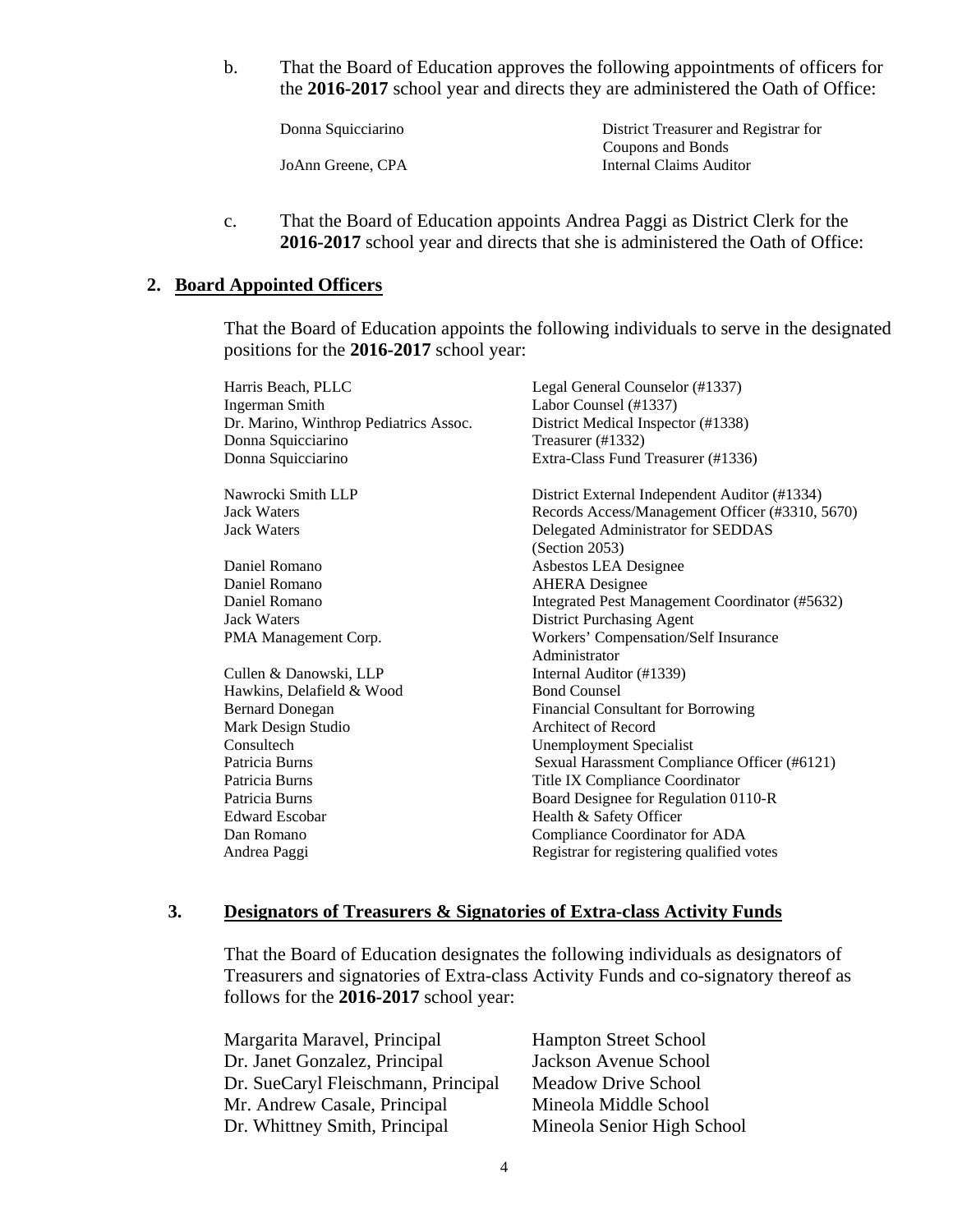#### **4. Petty Cash Fund Facilitators**

That the Board of Education establishes and designates the following individuals as facilitators of Petty Cash Funds for the **2016-2017** school year:

| <b>SCHOOL OR OFFICE</b>          | <b>AMOUNT</b> | <b>ADMINISTRATOR</b>     |
|----------------------------------|---------------|--------------------------|
| <b>Central Office</b>            | \$100.00      | Mr. Jack Waters          |
| High School                      | 100.00        | Dr. Whittney Smith       |
| Middle School                    | 100.00        | Mr. Andrew Casale        |
| <b>Hampton Street School</b>     | 100.00        | Ms. Margarita Maravel    |
| Jackson Avenue School            | 100.00        | Dr. Janet Gonzalez       |
| <b>Meadow Drive School</b>       | 100.00        | Dr. SueCaryl Fleischmann |
| <b>Transportation Department</b> | 100.00        | Mr. William Gilberg      |

#### **5. Bonding of Employees**

 That the Board of Education establish the bonding of the Regular and Acting -- District Treasurers and Internal Claims Auditors, and the Central Treasurers of Extra-class Activity Funds, as well as other officers and employees of the District, be as set forth in the employee blanket bond policy provided by **New York School Insurance Reciprocal (NYSIR)** which should thereupon be approved as to amount and sufficiency of surety (\$250,000) for the **2016-2017** school year.

#### **6. Banking Resolution**

That the Board of Education adopts the following Banking Resolution (designation of depositories, etc.) for the **2016-2017** school year.

#### **BANKING RESOLUTION OF THE MINEOLA UNION FREE SCHOOL DISTRICT July 1, 2016**

---------------------------------------------------------------------------------------

 **RESOLVED,** that the JP Morgan Chase Bank, Bank of America, Capital One, Citibank, The Bank of New York, Valley National (formerly State Bank of Long Island), Wachovia Bank, TD Bank, HSBC, and Flushing Commercial Bank to be designated as the depositories of the funds of the said District; that current funds of the District be maintained in each of the said depositories; that the said funds shall be subject to withdrawal only in pursuance of a resolution of this Board of Education and on voucher-order checks signed by the **Treasurer** and **Superintendent of Schools** or **Assistant Superintendent of Finance & Operations**, payable to the order of persons entitled to receive such money in accordance with Section 1720 of the Education Law, except however, that pursuant to said Section 1720 one voucher-order check may be drawn in the total amount of a duly certified payroll for the salaries of regular employed employees and officers legally entitled to be compensated for their services. The proceeds of such voucher-order payroll check shall be credited to a **Payroll Account**, designated as such, in each of the said depositories from which checks shall be signed by the **Treasurer** of the District and **Assistant Superintendent of Finance & Operations** drawn payable to individual employees or officers legally entitled to be compensated for services only.

**FURTHER RESOLVED,** that the Federal Home Loan Bank (FHLB) of Pittsburgh shall be the financial institution to issue Irrevocable Stand-by Letters of Credit to serve as collateral for public deposits placed with TD Bank, NA.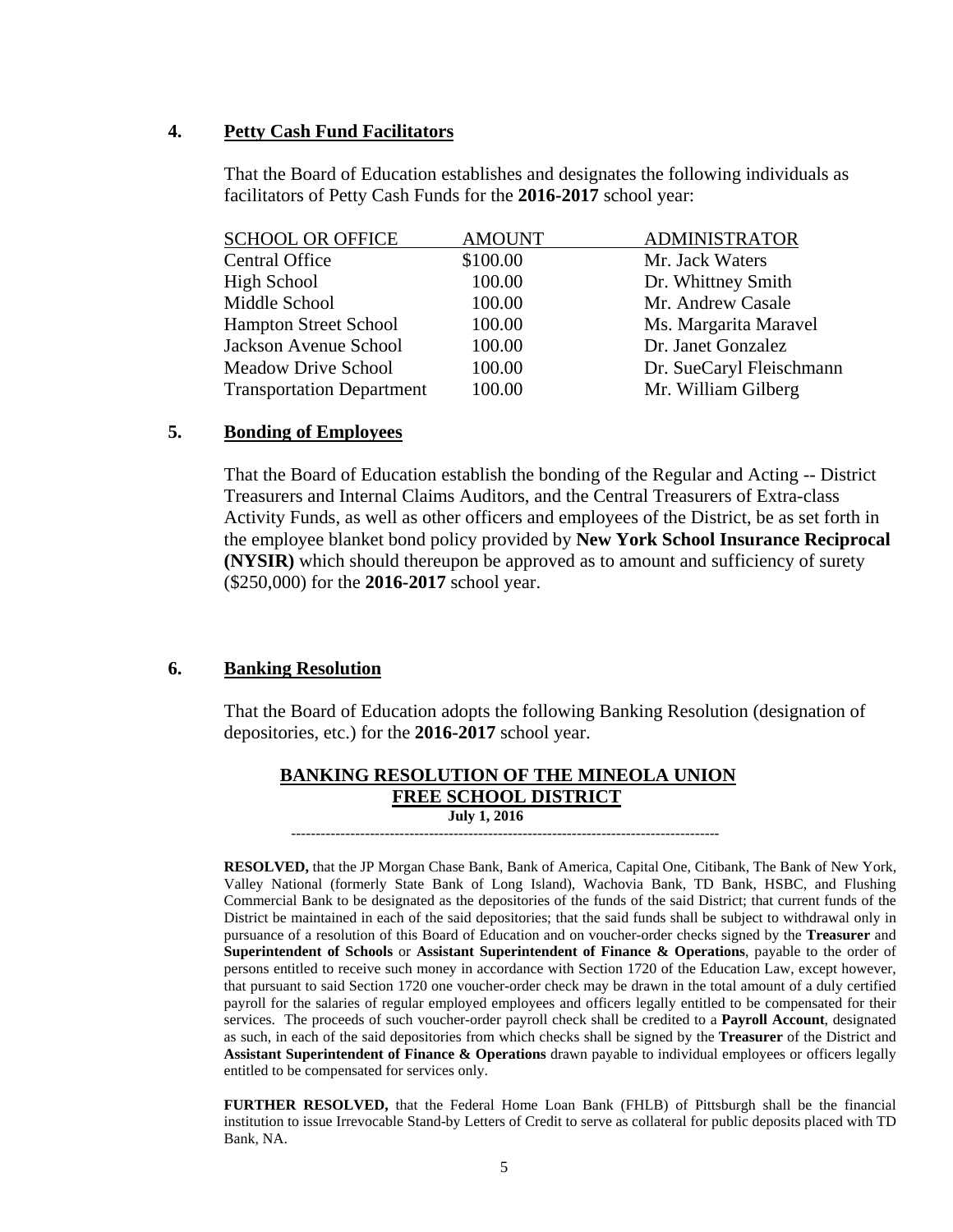**FURTHER RESOLVED,** that the **Treasurer** and **Assistant Superintendent of Finance & Operations** are hereby further authorized to use either their autographed or facsimile signatures upon such checks to be issued against any or all of the District's accounts provided, however, that such facsimile signatures shall be made by means of a recognized machine or check-signing device to be used for the signing of payroll checks by the **Acting Treasurer**, which **Treasurer** cannot be present, with all the safeguards prescribed by the manufacturer, and that the keys for the machine shall at all times be kept in the custody of such officer.

**FURTHER RESOLVED,** that the said depositories be and they (including their correspondent banks) are hereby requested, authorized and directed to honor all checks, drafts or other orders for the payment of money drawn in this corporation's name on its accounts (including those drawn to the individual order of any person or persons whose name(s) appear thereon as a signer or signers thereof) when bearing the facsimile and/or autograph signature of the following:

> DONNA SQUICCIARINO, Treasurer MICHAEL NAGLER, Superintendent of Schools JOHN WATERS, Assistant Superintendent of Finance & Operations

and said Banks (including their correspondent banks) shall be entitled to honor and to charge this corporation for all such checks, drafts or other orders for the payment of money, regardless of by whom or by what means the actual facsimile signature or signatures thereon may have been affixed thereto, if such facsimile signature or signatures conform to the facsimile specimens from time to time filed with said banks by the Clerk or other officer of this corporation.

**FURTHER RESOLVED,** that each of the foregoing depositories be designated as depositories for interestbearing deposits of other funds of said District subject to withdrawal only by appropriate withdrawal orders signed by the **Treasurer** or **Superintendent of Schools** or **Assistant Superintendent of Finance & Operations** and by draft of the depository made payable to the order of this District, which said funds so withdrawn shall be re-deposited by the **Treasurer** or **Superintendent** or **Assistant Superintendent of Finance & Operations** into established checking accounts of the District as aforesaid provided for current funds.

**FURTHER RESOLVED,** that the said banks are hereby authorized to pay any such checks or drafts and also to receive the same for credit or in payment from the payee or any other holder without inquiring as to the circumstances of issue of the disposition of the proceeds thereof and, except in the case of interest-bearing deposits as in the preceding paragraph provided, even if drawn to the individual order of any signing officer or tendered in payment of his individual obligations.

#### **7. Board Member & Administrator Liability**

 That the Board of Education adopts the following Public Officer's Law §18: **BE IT RESOLVED**, that the Board of Education of the Mineola Union Free School District hereby adopts the coverage provided by §18 of the New York State Public Officers Law for the following job titles: School Board Trustee, Administrator, employees and agents working for the Mineola UFSD. The adoption of this provision is intended to supplement and not supplant the protection available to such employees by virtue of already existing statutory provisions or other sources. Such coverage shall include but not be limited to being called to testify as a witness or to answer questions concerning their acts or omissions within the scope of their office, agency or employment before a Grand Jury, the Office of the District Attorney, or other law enforcement official. Nothing herein contained shall be construed to authorize or require defense or indemnification to a member of the board of education, the superintendent of schools, administrator, employee, and/or agent working for the Mineola UFSD who has been identified as a defendant in a pending criminal prosecution, or where such individual or the school district has reason to believe that such individual is a target in a criminal investigation or prosecution by the Office of the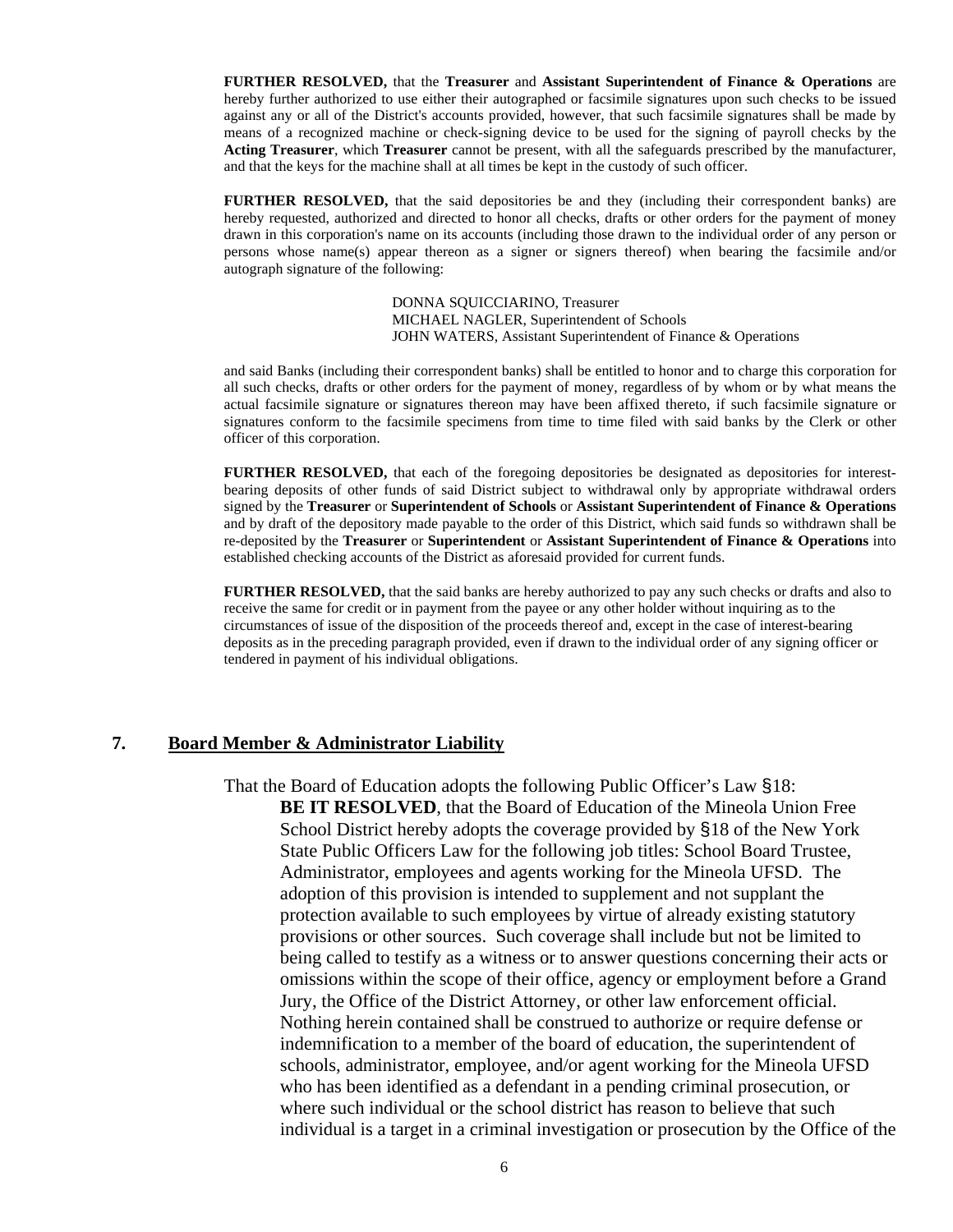District Attorney or other law enforcement entity. This benefit shall not be available to and shall not cover any employee serving in any of the job titles listed herein who is represented for collective bargaining purposes by a duly designated collective bargaining agent unless and until such coverage is negotiated with the collective bargaining agent representing said employee. The Superintendent or his designee shall take steps necessary to obtain insurance protection against the potential liability to the district arising out of the adoption of this provision.

# **MEETING DATE** TYPE OF MEETING LOCATION July 5, 2016 Reorganization Meeting Willis Ave July 21, 2016 Business Meeting Willis Ave. August 11, 2016 Business Meeting Willis Ave September 1, 2016 Workshop Workshop Willis Ave September 15, 2016 Business Willis Ave October 6, 2016 Workshop Workshop Willis Ave October 27, 2016 Business Willis Ave November 10, 2016 Workshop Workshop Willis Ave December 1, 2016 Business Willis Ave December 22, 2016 Business Willis Ave January 12, 2017 Business Willis Ave February 2, 2017 Workshop Willis Ave. February 16, 2017 **Business** Willis Ave. March 9, 2016 Workshop Willis Ave March 23, 2017 **Business** Willis Ave April 6, 2017 Workshop Willis Ave April 20, 2017 BOCES Vote Willis Ave May 4, 2017 **Budget Hearing/ Workshop** Willis Ave May 16, 2017 **Business (8:00pm)** Jackson Ave. May 16, 2017 Special Meeting (Results-9:30pm) Jackson Ave. June 1, 2017 Workshop Willis Ave June 15, 2017 **Business** Willis Ave July 5, 2017 Reorganization Willis Ave July 20, 2017 **Business** Willis Ave August 10, 2017 **Business** Willis Ave

#### **8. Designation of day, time & place of Board Meetings for the 2016-2017 school year**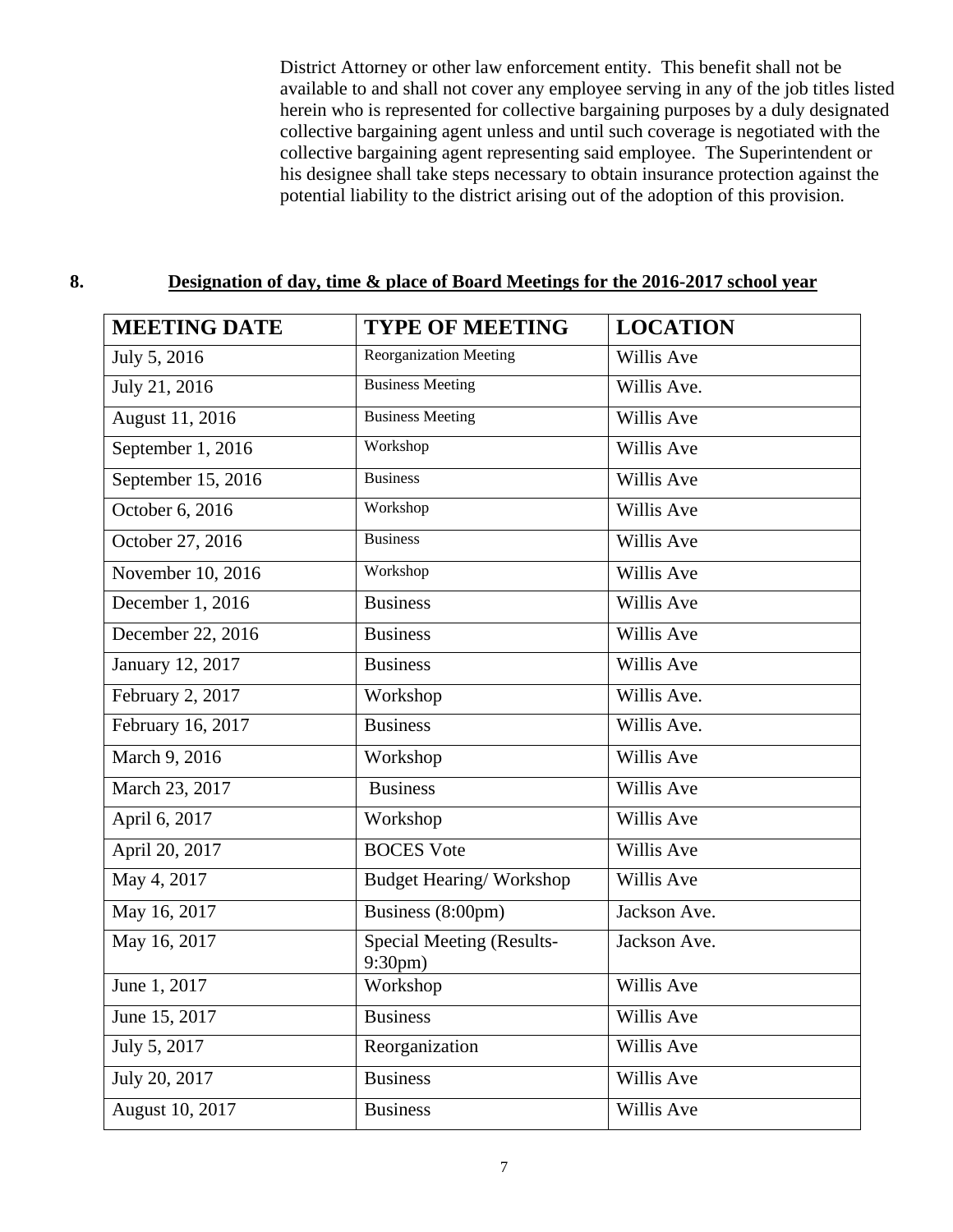### \***All meetings begin at 7:00pm, unless noted.**

\*\*Board meetings will be held in the Staff Lounge on the second floor of the Willis Avenue School unless otherwise stated. All meetings are open to the public.

#### **9. Designation of voting delegate and alternate to NYSSBA and N-SSBA**

That the Board of Education designates one (1) Board Member and an alternate to represent the Mineola School District at the NYSSBA and N-SSBA Conventions, with expenses.

Voting Delegate Alternate

#### **10. Board Membership in following Associations**

That the Board of Education designates the following Associations for Board Membership:

New York State School Boards Association Nassau/Suffolk School Boards Association Nassau Citizens Budget Committee

#### **11. Authorization for Board Members to Attend Meetings and Conventions**

That the Board of Education authorizes the expenditure of funds for Board of Education Members to attend meetings and conventions of the following:

New York State School Boards Association Nassau/Suffolk School Boards Association National School Board Association American Association of School Administrators Association for Supervision and Curriculum Development Nassau Citizens Budget Committee Nassau/Suffolk Bar Association S.C.O.P.E.

#### **12. Board of Education Representation on Committees**

#### **COMMITTEE BOARD REPRESENTATIVE(S)**

BOCES Representative District Council (SEPTA) Health & Safety Council **Execution** Policy & Regulations Review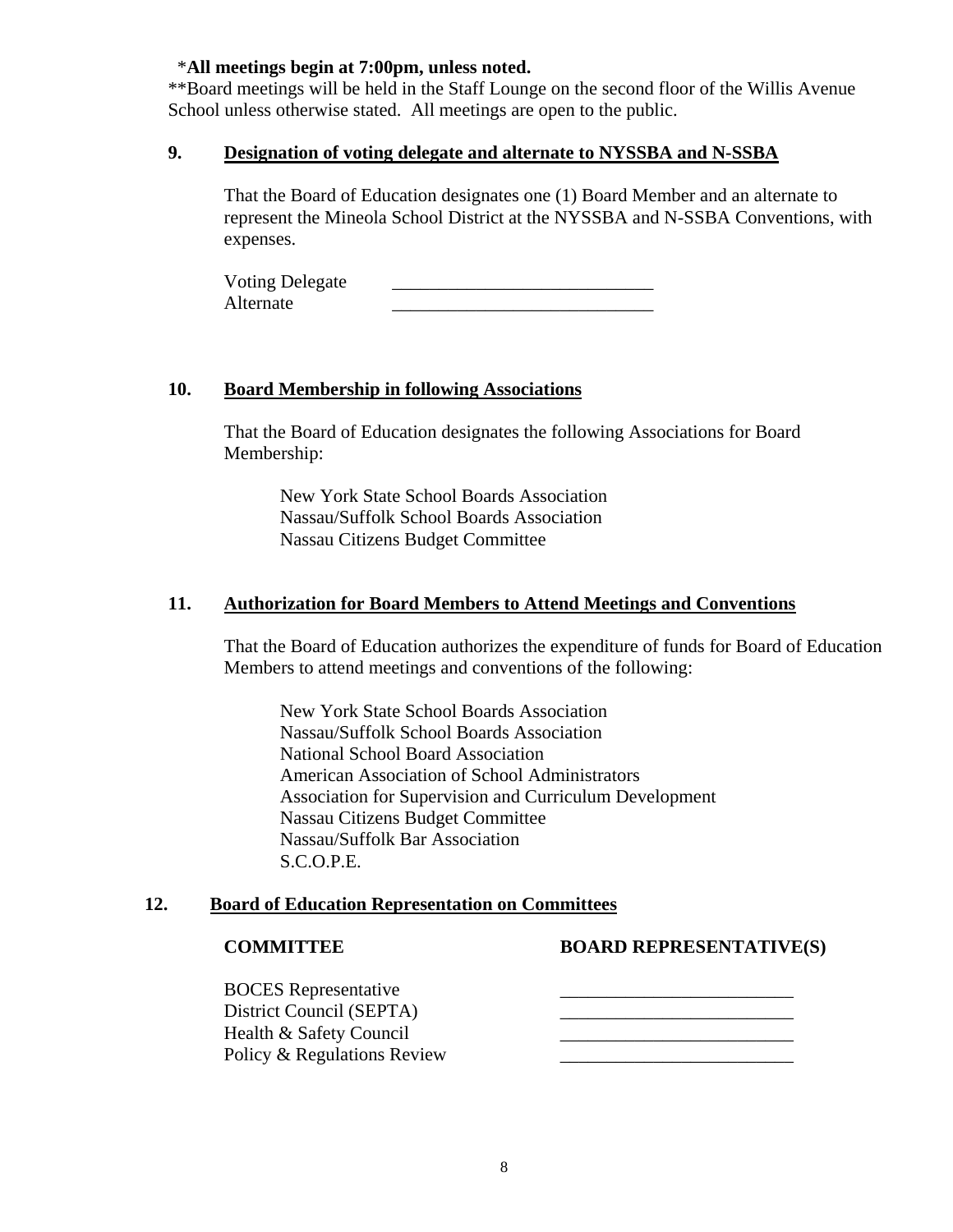### **13. Bid Opening Authorization**

That the Board of Education approves authorization to **Mr. Jack Waters and Edward Escobar** to open bids at stipulated bid opening times, properly prepared and received in the Business Office for the **2016-2017** school year.

#### **14. Investments**

That the Board of Education authorizes **Ms. Donna Squicciarino and Mr. Jack Waters** to invest district funds on behalf of the Mineola UFSD for the **2016-2017** school year.

### **15. District 2016-2017 Organizational Chart**

That the Board of Education accepts the Mineola Union Free School District Organizational Chart for **2016-2017** (Attached).

#### **16. Establishment of Travel Mileage Reimbursement Rate for Approved Travel**

That the Board of Education approves the travel mileage reimbursement rate for approved travel at a rate .54 cents per mile.

### **17. Official District Newspaper**

That the Board of Education adopts Mineola's Official Newspaper, The Mineola American for the **2016-2017** school year.

#### **18. Other Newspapers to be Used When Needed**

That the Board of Education assigns the Williston Times and Newsday as additional publications to be used as needed for the **2016-2017** school year.

#### **19. Arthur J. Gallagher Liability Insurance Policy**

That the Board of Education awards the renewal of the district's Arthur J. Gallagher Pollution Liability Policy including Terrorism coverage to Bollinger Insurance Inc. for the **2016-2017** school year in the amount not to exceed **\$20,000.00.**

#### **20. School District Insurance**

That the Board of Education renews the policy with New York School Insurance Reciprocal (NYSIR) as the District Insurance Carrier for the **2016 -2017** school year.

#### **21. Instruction: Professional Development Plan**

That the Board of Education approves the Professional Development Plan for the **2016- 2017** school year.